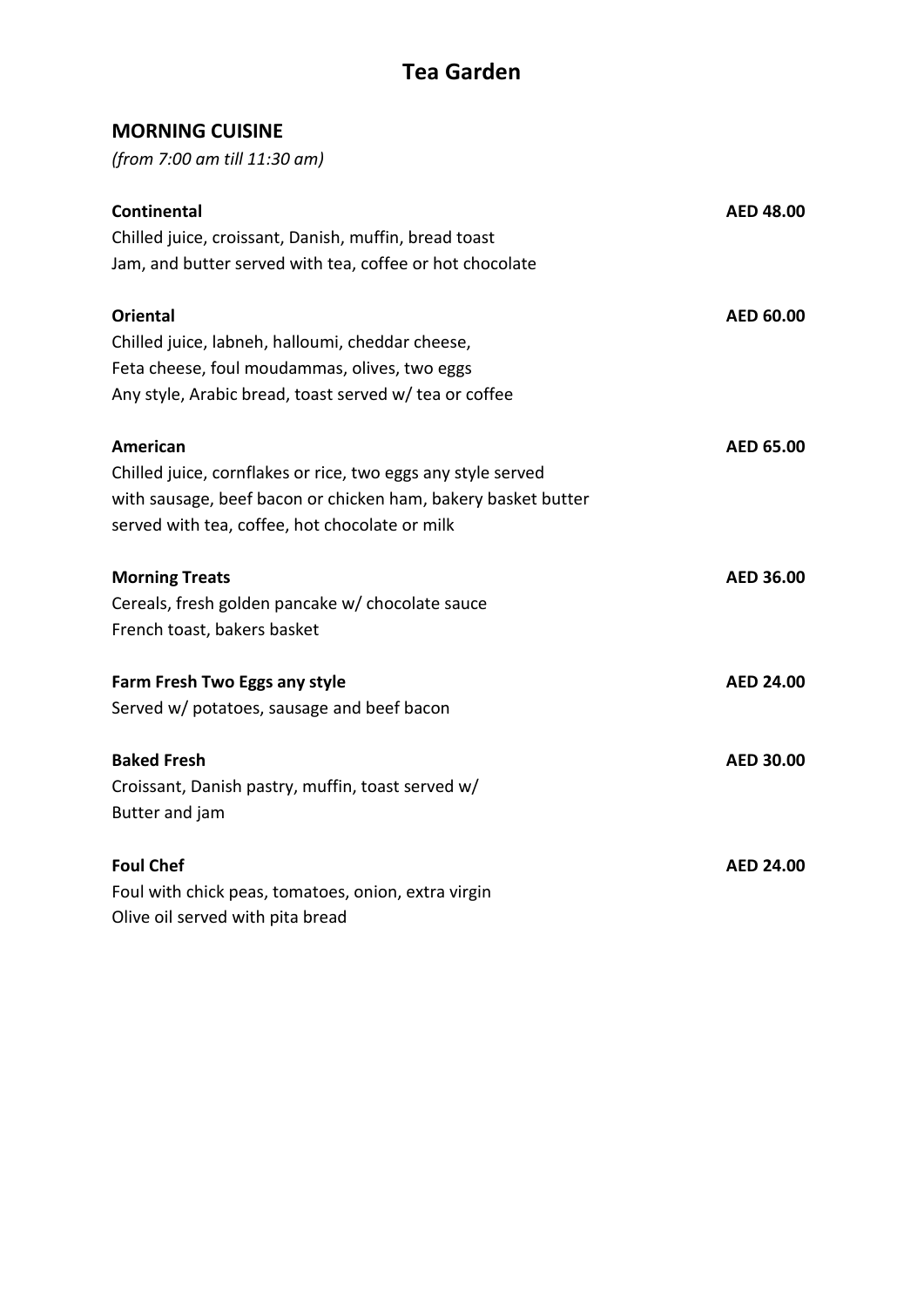# **DAY CUISINE**

*(from 11:30 am till 11:30 pm)*

# **SOUP**

| Lentil                                                           | <b>AED 25.00</b> |
|------------------------------------------------------------------|------------------|
| Lebanese black lentil with long grain rice served                |                  |
| with fresh coriander and croutons                                |                  |
| <b>Sweet Potato and Chicken</b>                                  | <b>AED 30.00</b> |
| Flavored with coconut and ginger                                 |                  |
| <b>Cream of Mushroom</b>                                         | <b>AED 24.00</b> |
| Reach cream of mushroom soup served with                         |                  |
| French banquette                                                 |                  |
| <b>Tom Yum Goong Soup</b>                                        | <b>AED 45.00</b> |
| Shrimps with Tahi herbs                                          |                  |
| <b>SALADS</b>                                                    |                  |
| Caesar                                                           | <b>AED 45.00</b> |
| Served with a choice of grilled chicken breast, grilled          |                  |
| Shrimps or smoked salmon                                         |                  |
| <b>Caprese</b>                                                   | <b>AED 36.00</b> |
| Plum tomatoes, fresh mozzarella di buffalo and basi;             |                  |
| pesto dressing                                                   |                  |
| Rocca Parmeggiano                                                | <b>AED 25.00</b> |
| With fresh mushroom, sundried tomato topped with walnuts         |                  |
| <b>Tabbouleh</b>                                                 | <b>AED 25.00</b> |
| Finely chopped parsley & mint, tomato, burghul, olive            |                  |
| Oil and lemon juice                                              |                  |
| <b>Fatoush</b>                                                   | <b>AED 24.00</b> |
| Cucumber, tomato, herbs, pomegranate dressing                    |                  |
| toasted Arabic bread                                             |                  |
| <b>Arabic Salad</b>                                              | <b>AED 24.00</b> |
| Cucumber, tomato, green pepper with olive oil                    |                  |
| <b>Chicory with Mushroom</b>                                     | AED 36.00        |
| Succulent of lightly - grilled giant mushroom, garnished with    |                  |
| Crispy onion and served on a bed if delicately - sautéed chicory |                  |
| leave                                                            |                  |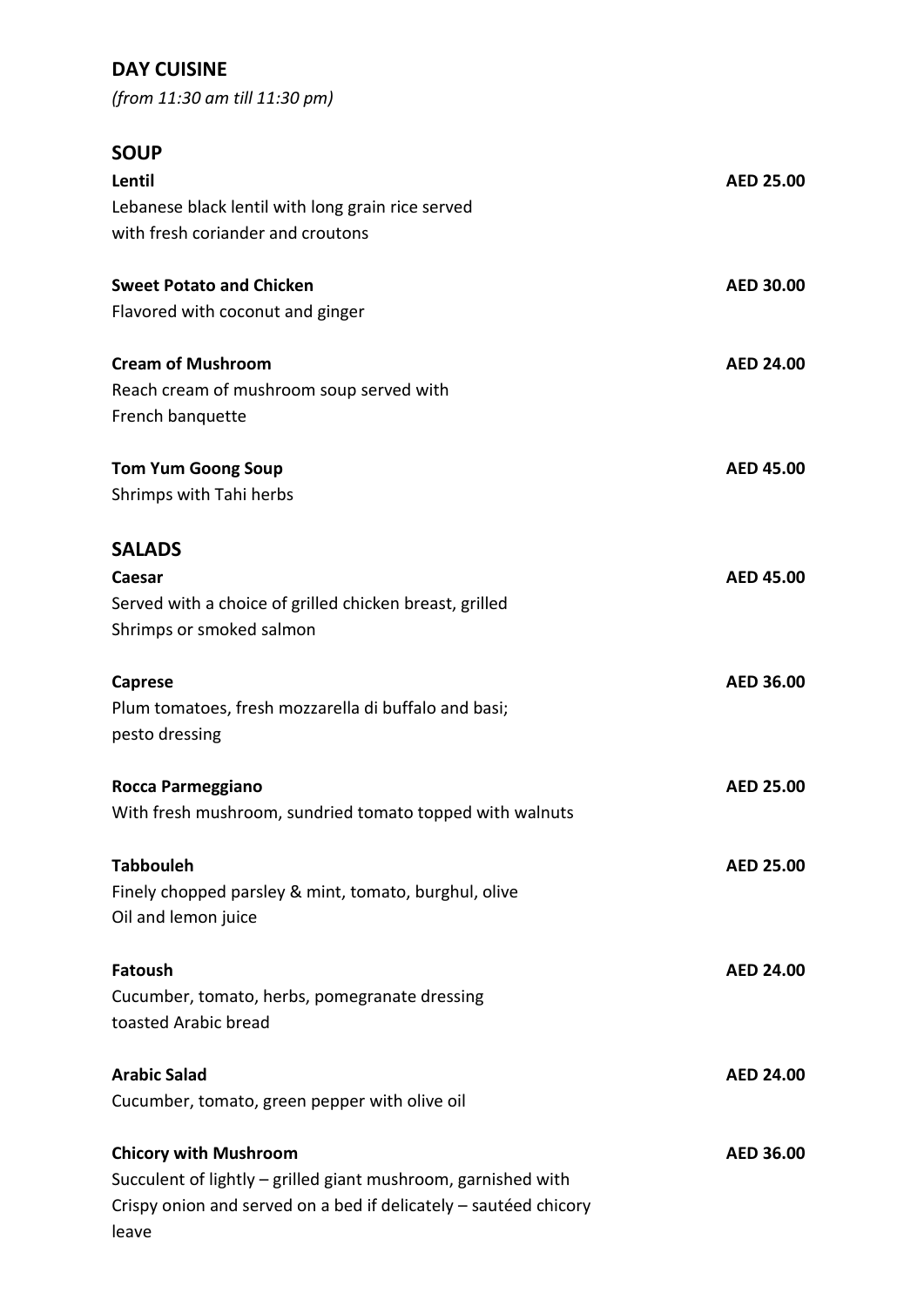| <b>Cold Appetizers</b>                                      |                  |
|-------------------------------------------------------------|------------------|
| <b>Smoked Salmon Rose</b>                                   | AED 66.00        |
| Smoked Salmon, capers, spring onion, lemon                  |                  |
| Served with sour cream                                      |                  |
| <b>Marinated Artichoked Hearts</b>                          | <b>AED 38.00</b> |
| Marinated grilled artichokes with balsamic dressing         |                  |
| <b>Deluxe Arabic Mezze</b>                                  | <b>AED 40.00</b> |
| Tabouleh, hommous, moutabel, vine leaves, meat kibbeh       |                  |
| And spinach fatayer                                         |                  |
| <b>Hot Appetizers</b>                                       |                  |
| <b>Fried Calamari</b>                                       | <b>AED 43.00</b> |
| with tartar dip and Thai Chili dip                          |                  |
| <b>Crunchy Fried Prawns</b>                                 | <b>AED 50.00</b> |
| With sweet chili sauce                                      |                  |
| <b>Grilled Halloumi Cheese</b>                              | <b>AED 32.00</b> |
| Halloumi cheese, tomato, cucumber & olive oil               |                  |
| <b>Hot Mezze</b>                                            | <b>AED 39.00</b> |
| Lamb kibbeh, meat sambousek, cheese rolls and               |                  |
| Spinach fatayer                                             |                  |
| <b>SANDWICHES</b>                                           |                  |
| <b>Classic Beef Burger</b>                                  | <b>AED 50.00</b> |
| served with cheese or fried eggs                            |                  |
| <b>Chicken Pate</b>                                         | <b>AED 48.00</b> |
| Grounded chicken Pattie, mayonnaise, kettuce, pickled       |                  |
| Cucumber, onion, tomato, served with French Fries           |                  |
| <b>Crispy Chicken Wrap</b>                                  | <b>AED 42.00</b> |
| Fried Chicken Fillet with cocktail sauce, jalapeno, lettuce |                  |
| And cheese                                                  |                  |
| <b>Club Sandwich</b>                                        | <b>AED 48.00</b> |
| Turkey ham, beef steak, fried egg, cheese tomato and        |                  |
| Served with French Fries                                    |                  |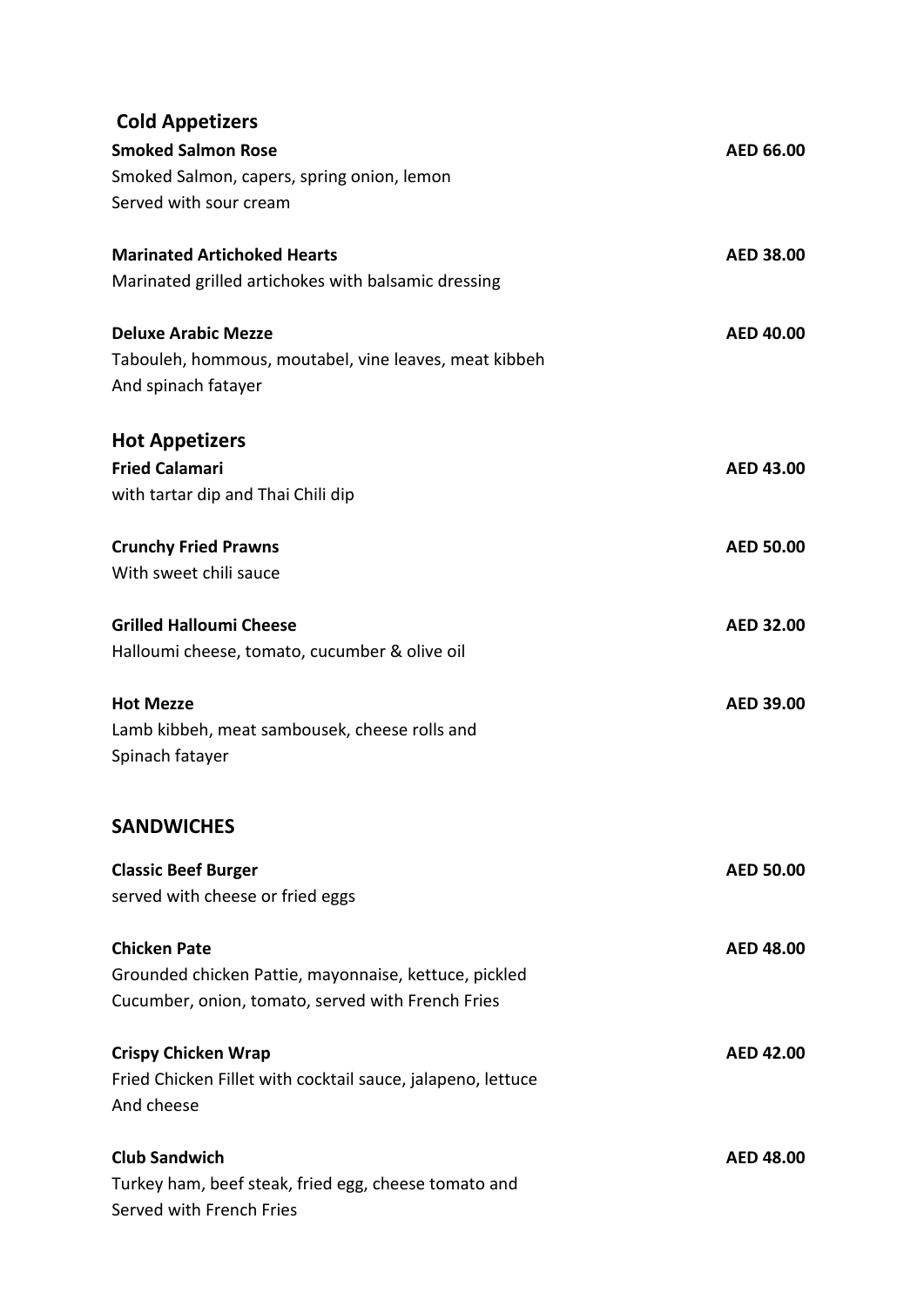| <b>Tango Sandwich</b><br>Fried shrimps with spice island sauce, lettuce, tomato,<br>and French fries                                                                               | <b>AED 42.00</b> |
|------------------------------------------------------------------------------------------------------------------------------------------------------------------------------------|------------------|
| <b>House Sandwich</b><br>Grilled toasted or plain in brown or white bread<br>Turke ham, chicken, tuna, egg, cheese or vegetable                                                    | <b>AED 38.00</b> |
| Philadelphia Sandwich<br>Grilled steak with cheese, onion, mushroom and<br>capsicum                                                                                                | <b>AED 48.00</b> |
| <b>MAIN COURSE</b>                                                                                                                                                                 |                  |
| <b>Pan - Fried Jumbo Shrimps</b><br>Accompanied by grill asparagus, zucchini and haloumi<br>cheese                                                                                 | AED 90.00        |
| <b>Mixed Grill</b><br>Combination of lamb kebab, kofta, shish tawouk, lamb chops<br>With stick potato, vegetable and garlic                                                        | <b>AED 68.00</b> |
| Dates Roasted baby Chicken with Basil Risotto<br>With olives and capers and fresh herbs mini salad                                                                                 | <b>AED 60.00</b> |
| <b>Grilled Fillet Steak</b><br>Served with mushroom, sautéed carrot and Cajun potato                                                                                               | <b>AED 75.00</b> |
| <b>Grilled Lamb Chops</b><br>Served on spinach ad sautéed baby vegetables                                                                                                          | AED 79.00        |
| <b>Grilled Fish Fillet</b><br>Served with grilled vegetables, saffron rice and zaatar lemon<br><b>Butter sauce</b>                                                                 | <b>AED 49.00</b> |
| Kofta Eggplant Fukhara<br>Subtly seasonal lamb kofta meatballs, slow cooking in the oven<br>With fried cubes of creamy eggplant stirred into tangy tomato<br>Sauce with white rice | <b>AED 52.00</b> |
| <b>Penne Rigatte</b><br>Served with broccoli, French beans, basil, tomato and garlic                                                                                               | AED 39.00        |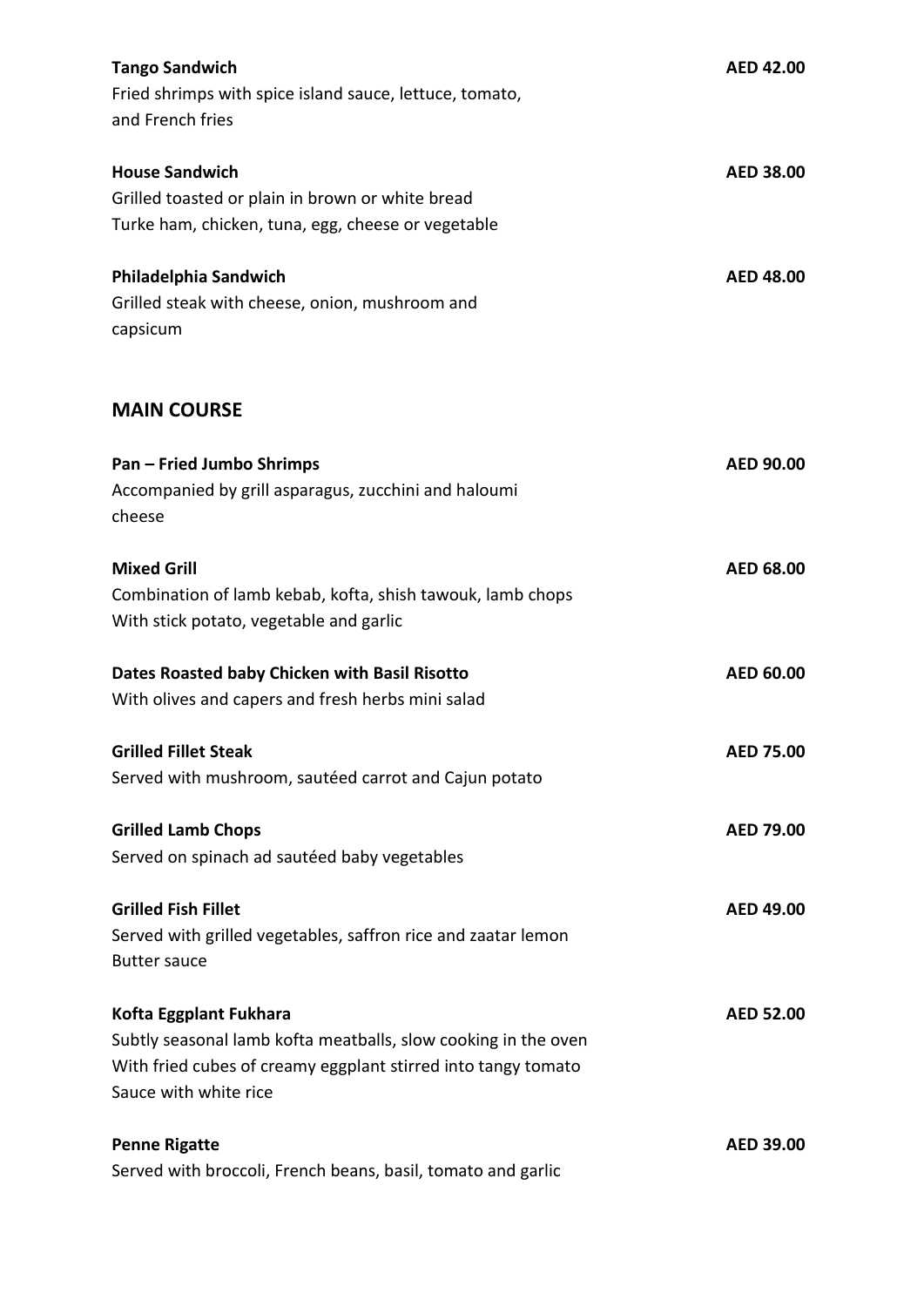| <b>Chicken Dum Biryani</b><br>Freshly house sum biryani with crispy onion cucumber<br>Mint raita | AED 49.00        |
|--------------------------------------------------------------------------------------------------|------------------|
| <b>Seafood Spaghetti</b>                                                                         | <b>AED 57.00</b> |
| Saffron sauce, asparagus and almonds                                                             |                  |
| <b>Assorted Veggei Ratatouille</b>                                                               | <b>AED 34.00</b> |
| Served with grilled eggplant and tomato coriander sauce                                          |                  |
| <b>Tango Shrimps</b>                                                                             | <b>AED 55.00</b> |
| Fried shrimps with spice island sauce, lettuce, tomato<br>And French fries                       |                  |
| <b>Choose a Side</b>                                                                             |                  |
| Fries                                                                                            |                  |
| <b>Butter Garlic Bread</b>                                                                       |                  |
| <b>Mashed Potato</b>                                                                             |                  |
| <b>Crispy Onion Rings</b>                                                                        |                  |
| <b>FRESHLY BAKED FROM THE OVEN</b>                                                               |                  |
| (from 1:30 pm $-$ 11:00 pm)                                                                      |                  |
|                                                                                                  |                  |
| <b>Margarita Pizza</b>                                                                           | AED 40.00        |
| Tomato, Mozarella cheese & oregano                                                               |                  |
| <b>Vegetarian Pizza</b>                                                                          | <b>AED 45.00</b> |
| Char-grilled vegetables, Roasted Garlic, Tomato                                                  |                  |
| Mozarella Cheese                                                                                 |                  |
| Pepperoni Pizza                                                                                  | <b>AED 55.00</b> |
| Pepperoni, Parmesan Cheese, Tomato, Mozarella cheese                                             |                  |
| <b>TRADITIONAL EMIRATES DISHES</b>                                                               |                  |
|                                                                                                  |                  |
| <b>Thareed Laham</b>                                                                             | <b>AED 48.00</b> |
| Traditional Raqaq Bread layered with lamb stew cooked                                            |                  |
| with onion, potatoes and carrots                                                                 |                  |
| <b>Harees</b>                                                                                    | <b>AED 60.00</b> |
| Mashed slowly cooked Wheat with fresh lamb, Ghee                                                 |                  |
| and local spicy                                                                                  |                  |
| Dajaj Majboos (Chicken Majboos)                                                                  | <b>AED 45.00</b> |
| Marinated Roasted Chicken with Rice                                                              |                  |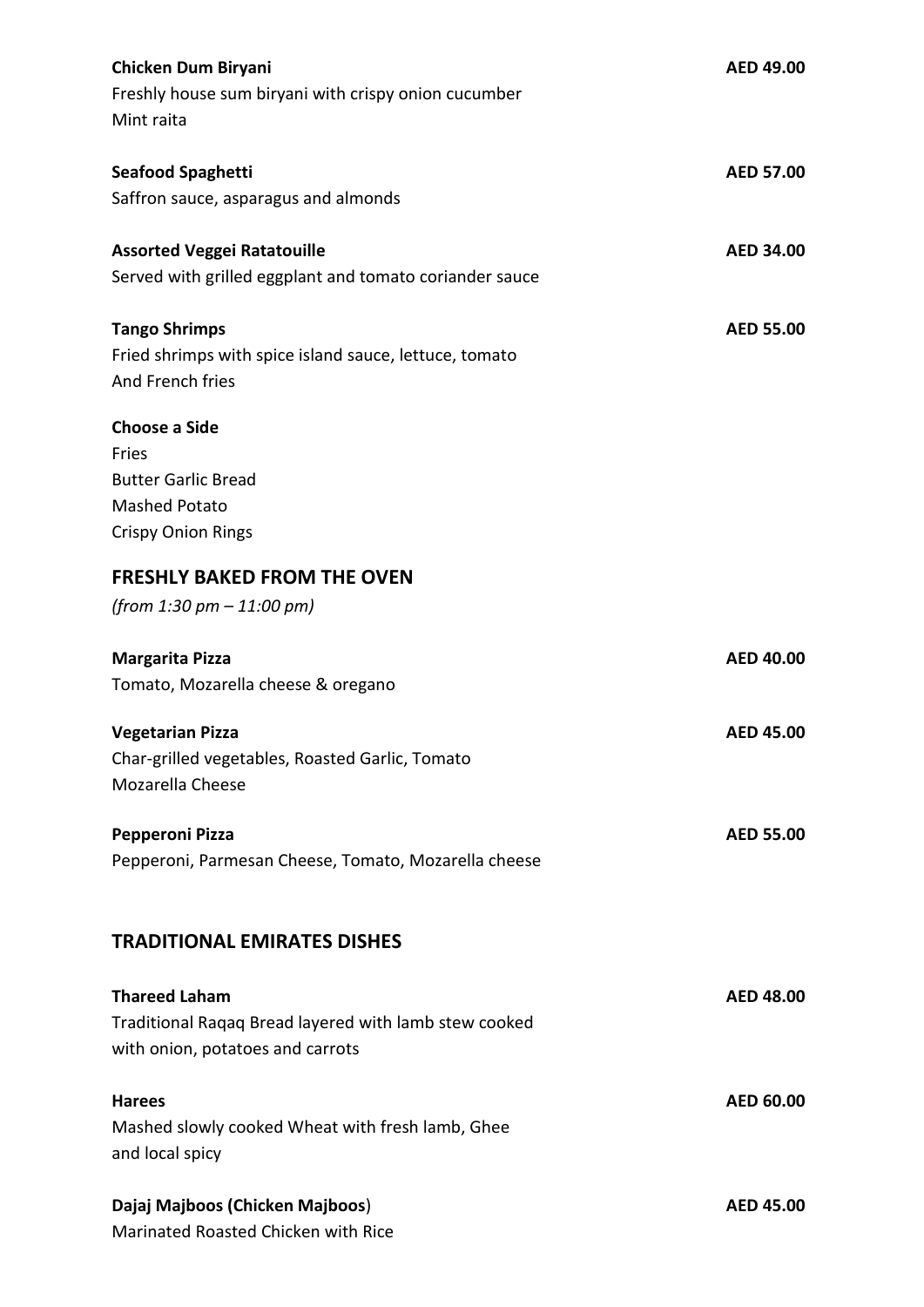### **DESSERTS**

| <b>Homemade Umm Ali</b>                                 | <b>AED 25.00</b> |
|---------------------------------------------------------|------------------|
| Puff Pastry, Arabic Milk, Nuts & fresh Cream            |                  |
| <b>Apple Crumbled</b>                                   | <b>AED 26.00</b> |
| Served with vanilla ice cream                           |                  |
| <b>Crème Brulee</b>                                     | <b>AED 24.00</b> |
| With lemon and sesame biscotti                          |                  |
| <b>Fruit Salad</b>                                      | <b>AED 20.00</b> |
| Mix fruit with rose water syrup                         |                  |
| <b>Mascarpone Trifle</b>                                | <b>AED 45.00</b> |
| With lady finger, cardamom and orange                   |                  |
| <b>Freshly Pastry Homemade</b>                          | <b>AED 20.00</b> |
| <b>Selection of Ice Cream</b>                           | <b>AED 35.00</b> |
| 3 scoop of Ice Cream with chocolate, strawberry topping |                  |
| with fresh strawberry and nuts                          |                  |
| <b>KIDS MENU</b>                                        |                  |
| (from 11:30 am till 11:00 pm)                           |                  |
| <b>SANDWICHES</b>                                       |                  |
| <b>Hamburger or Cheese Burger</b>                       | <b>AED 25.00</b> |
| <b>Chicken Schnitzel with Mayo and Iceberg</b>          | <b>AED 25.00</b> |
| <b>Hotdog with cucumber Relish</b>                      | <b>AED 24.00</b> |
| <b>Cheese Toast</b>                                     | <b>AED 20.00</b> |
| <b>ENTREES</b>                                          |                  |
| <b>Chicken Pizza</b>                                    | <b>AED 30.00</b> |
| <b>Linguini and Bolognese</b>                           | <b>AED 30.00</b> |
| <b>Spaghetti Pomodoro with Parmesan</b>                 | <b>AED 24.00</b> |
| Fried Chicken stripes with fries stick                  | <b>AED 30.00</b> |
| <b>French Fries</b>                                     | <b>AED 15.00</b> |
| <b>NIGHT MENU</b>                                       |                  |
| (from 11:30 pm till 7:00 am)                            |                  |

#### **Continental Breakfast AED 48.00**

Chilled juice, Croissant, Danish Pastry, Muffin, bread Toast,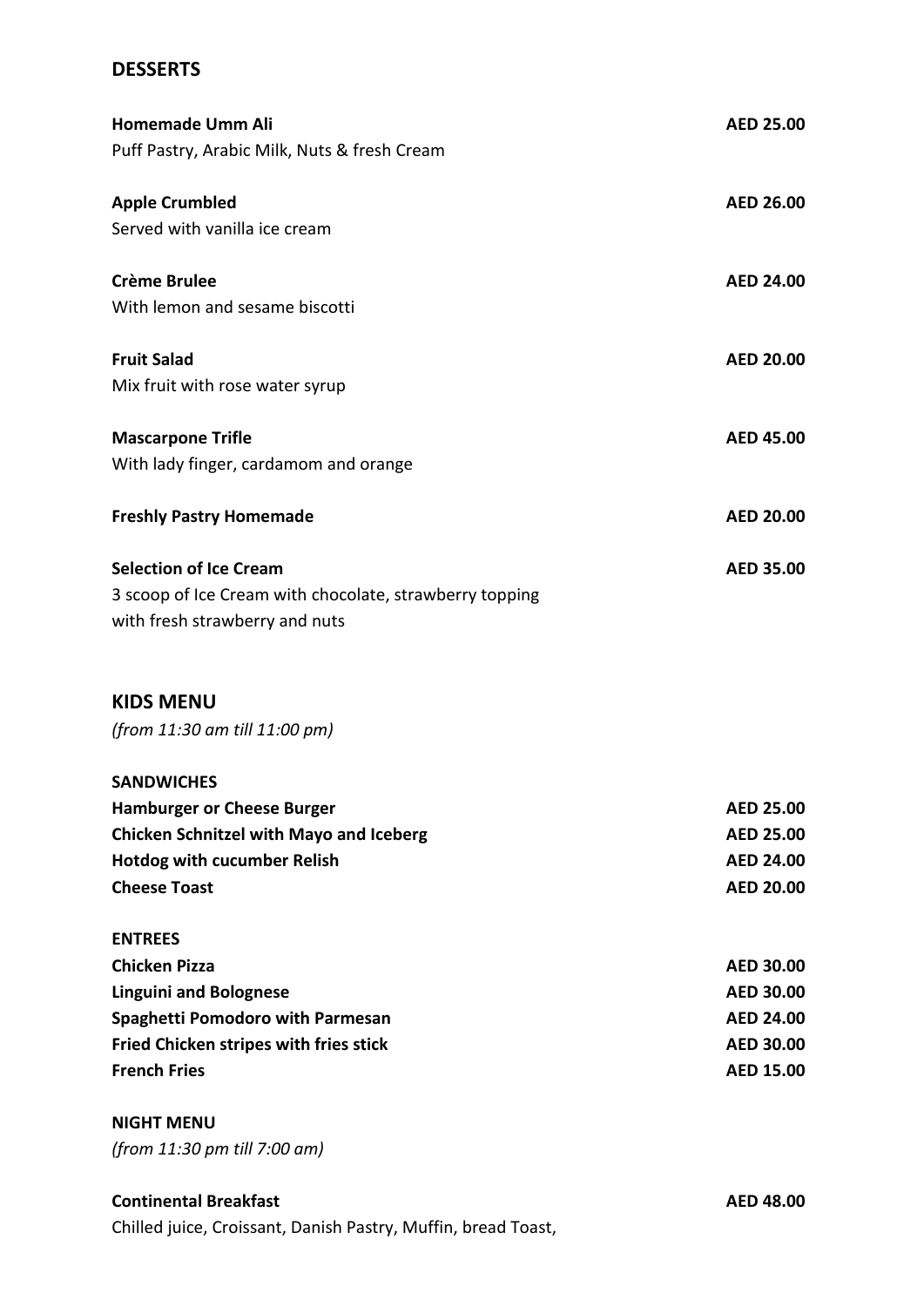| Jam, and Butter served with Tea, Coffee or Hot chocolate                                                                          |                  |
|-----------------------------------------------------------------------------------------------------------------------------------|------------------|
| <b>Mushroom Cream</b><br>Reach Cream of Mushroom Soup Served with French banquette                                                | <b>AED 24.00</b> |
| <b>Arabic Salad</b><br>Cucumbers, Tomatoes, Green Pepper with olive oil                                                           | <b>AED 24.00</b> |
| <b>Classic Beef Burger</b><br>Served with cheese or Fried Eggs                                                                    | <b>AED 50.00</b> |
| <b>Chicken Pate</b><br>Grounded chicken pattie, mayonnaise, lettuce, pickles cucumber<br>Onion, Tomatoes served with French Fries | <b>AED 48.00</b> |
| <b>Club Sandwich</b><br>Turkey Ham, Beef Steak, Fried Egg, Cheese, Tomato<br>and served with French Fries                         | <b>AED 48.00</b> |
| <b>House Sandwich</b><br>Grilled Toasted or Plain in Brown or White Bread, Turkey Ham<br>Chicken, Tuna, Egg, Cheese or Vegetables | <b>AED 38.00</b> |
| <b>Fruit Salad</b><br>Mix fruit with rose water syrup                                                                             | <b>AED 20.00</b> |
| <b>COLD BEVERAGE</b>                                                                                                              |                  |
| <b>Mixed Fruit Juice</b><br>Exotic fruit mix                                                                                      | <b>AED 22.00</b> |
| Fresh Lime with water or soda<br>Lemon with soda or water                                                                         | <b>AED 18.00</b> |
| <b>Fresh Juices</b><br>Orange, pineapple, apple, strawberry, kiwi                                                                 | <b>AED 18.00</b> |
| <b>Milk Shake</b><br>Vanilla, chocolate, strawberry, mango                                                                        | <b>AED 22.00</b> |